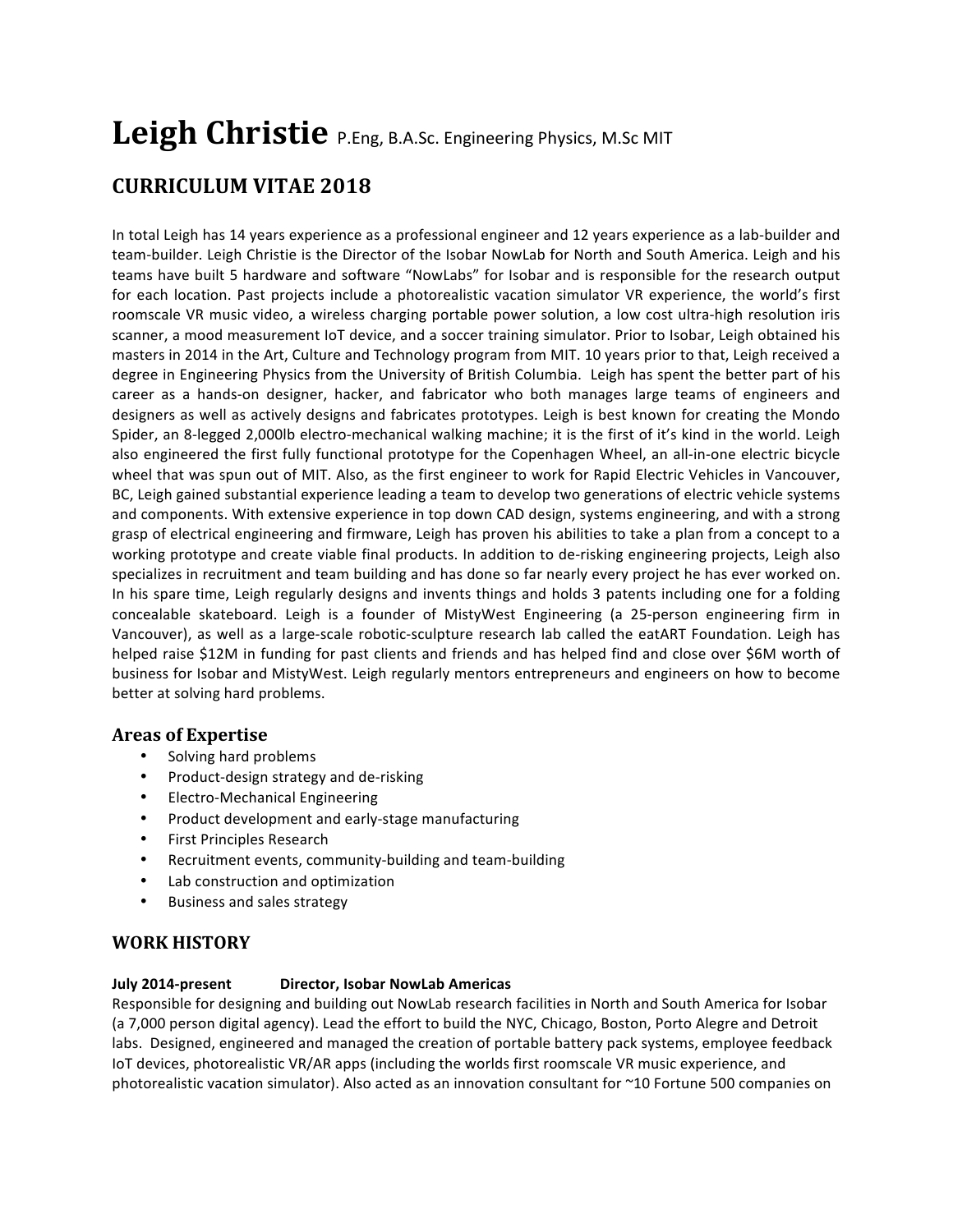#### **Jan 2011-June 2014 MIT SENSEable City Laboratory** - Research Engineer

Designed and built at 90 unit robotic heating system (Local Warming). Invented a unique computer vision + servo-controlled heating system as a superior alternative to conventional building heating. The system tracks the user and beams infrared heat directly as the user moves around the room. Using SolidWorks, designed four prototypes and managed a team of post-docs, graduate and undergraduate students to make the project a success. Fabricated mostly from sheet metal using a lasercutter, waterjet cutter, and TIG-welder.

### **July 2006-2015 MistyWest Energy and Transport Ltd., Vancouver**

*Co-Founder*

- Built MistyWest from the ground up with zero investment capital
- Recruited top engineering, sales and project management talent
- Developed problem solving techniques and trained engineering staff
- Developed a sales process and trained sales staff
- Developed a marketing and community building strategy, and trained marketing staff
- Engineering R&D focused on portable power, mobility, robotics, IoT, medical devices, wearables, and VR hardware

Select clients and projects include:

**MetaMason - custom 3D Printed Masks (June 2012-Jan 2013)** Managed the creation of 3D printed medical masks for a startup company. SolidWorks + Rhino/grasshopper was used to create meshes based on 3D scans. These scans were then automatically translated into parametric 3D masks that were custom fit to the users face.

**Copenhagen Wheel - Superpedestrian (Jan 2011 - Sept 2012) Managed a team of engineers to** create the first successful, smart-phone controlled lightweight electric bicycle wheel. Assisted in the creation of the company and finding investors. Used Solidworks to design the packaging and internal mechanisms. Guided electrical engineers in the design of the control electronics and software. Worked with manufacturers in Singapore and Shenzhen.

**Rapid Electric Vehicles (Aug 2008 - Aug 2012):** Designed battery enclosures, air cooling systems, support brackets, motor/transmission assemblies, half-shafts, and motor mounts for a Ford Escape based EV drivetrain. As project manager, hired and lead a team of engineers and technicians to complete a prototype electric SUV. Oversaw the implementation of BOM, ECO, CAD and the creation of a supply chain. For the next prototype, recruited and hired top design talent and a engineering product manager. Transitioned to head of R&D and assisted with design of the next generation vehicle.

**Institute for Sustainable Futures (2010):** Worked with a team of engineers and PhDs to analyse technical barriers to EV adoption in Australia. Co-authored and delivered a barrier and policy solution recommendation report.

**Storefront.com Automated Vending Machines (Apr 2007–Dec 2008):** Designed and fabricated robotic components on contract. Used SolidWorks top-down design techniques to develop and integrate optical sensors, conveyor tracks, machined/moulded/stamped parts, servomotors, loadcells and mounting brackets.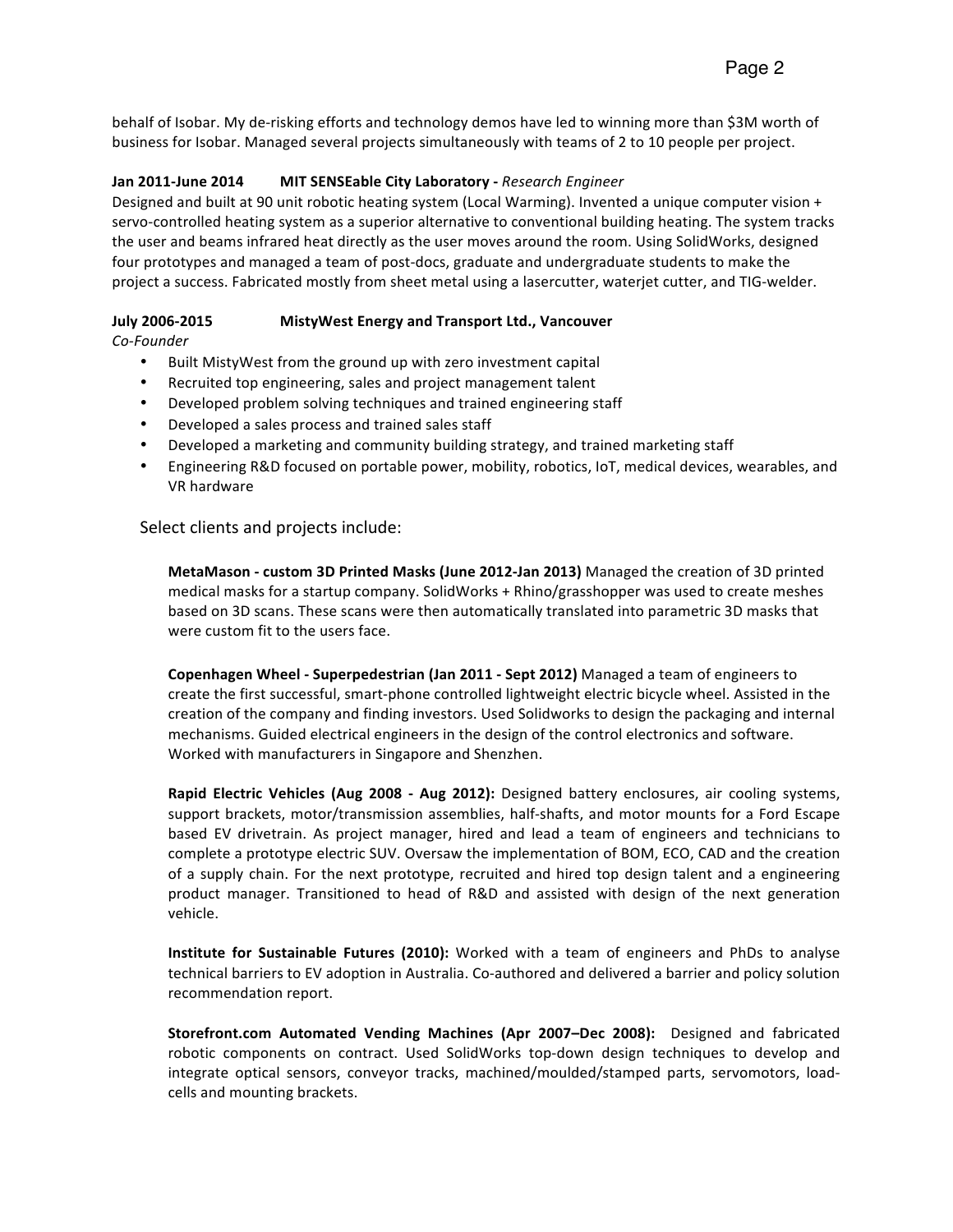AFCC Automotive Components (Jan 2008–Dec 2008): Used ProE and SolidWorks to design stamped metal plates for effective water management and freeze-start capability. Designed the die/punch sets necessary for stamping stainless steel less than 0.5mm thick. Built/stamped prototype parts and created DOE process for their evaluation. Carried out FMEAs and ex-situ experiments.

#### **Oct 2005 - Sept 2011 Mondo Spider Electro-Mechanical Walking Machine**

Founded and managed the design and construction of the Mondo Spider (www.mondospider.com). With topdown design techniques in Solid Works, designed the space frame and drive train system. MIG and a TIG welded the frame. Set up a workspace and managed a team of 10 technicians in the construction of mild steel tube leg components using Solid Works weldment templates. Managed the BOM and Gantt chart. Using a milling machine, a lathe and a TIG welder, fabricated the cranks for the leg linkages.

#### **May 2006 - Aug 2006 Polyfuel Inc.**

#### *Unit Cell Engineer*

Designed and built a hydrogen reference electrode for use in a direct methanol fuel cell. Designed and built a wet/dry membrane cycling machine. The control system consisted of Omron Timers, solenoid valves, pressure regulators, heating pads, and proximity sensors.

#### **May 2004 – Jan 2006 Ballard Power Systems**

#### *PEM Unit Cell Engineer*

Worked with the Unit Cell team to improve the performance of hydrogen fuel cells. Researched failure modes using standard FMEA techniques. Successfully solved ice blockage problems by inventing a unique plate design (US20080113254). Using ProE and AutoCAD, designed flow-field plates. Developed excel-based water management models. Tested fuel cell stacks from 150 watts to 5 kW.

### **May 2004-Sept 2004 Farad Electric Bicycle**

*Chief Engineer*

Designed and built and electric bicycle for a design course at UBC. Constructed a battery pack and integrated the motor controller and the hub motor into the frame. Top speed was 48 km/hr.

#### May 2002-Jan 2003 **Motorola Labs**

#### *DMFC Fuel Cell Engineer*

Designed methanol compatible pumps and valves for micro fuel cell systems. Successfully developed a high flow rate, low cost, fully integrated, piezo-electric micro-pump. Measured polarization curves and monitored relatively steep degradation rates.

#### **Jan -May 2003 Angstrom Power - Engineering Physics Project**

Developed a stochastic fuel cell failure model using Excel and Visual Basic programming. Used Monte-Carlo simulations to determine the behavior of an array of PEMFCs connected in series and parallel. Fault tolerance, MTBF, Lifetime and reliability were predicted for specific inputs from Angstrom Power.

#### **May** –Sept 2001 **UBC DNA Sequencing Lab** – Engineering Co-op

Designed and developed a high throughput gel-electrophoresis sample-loader. Fabrication techniques used: Polyurethane molding, aluminum machining and silicone mold construction. Published: "Facilitated Loading of a Horizontal Gels Using a Capillary Gel Comb", BIOTECHNIQUES. 34:814-818 2003

#### **May 2000-** Sept 2000 **Ballard Power Systems – Fuel Cell Systems Co-op**

Assisted in design and fabrication of prototype gas-to-gas humidifier for a portable PEMFC.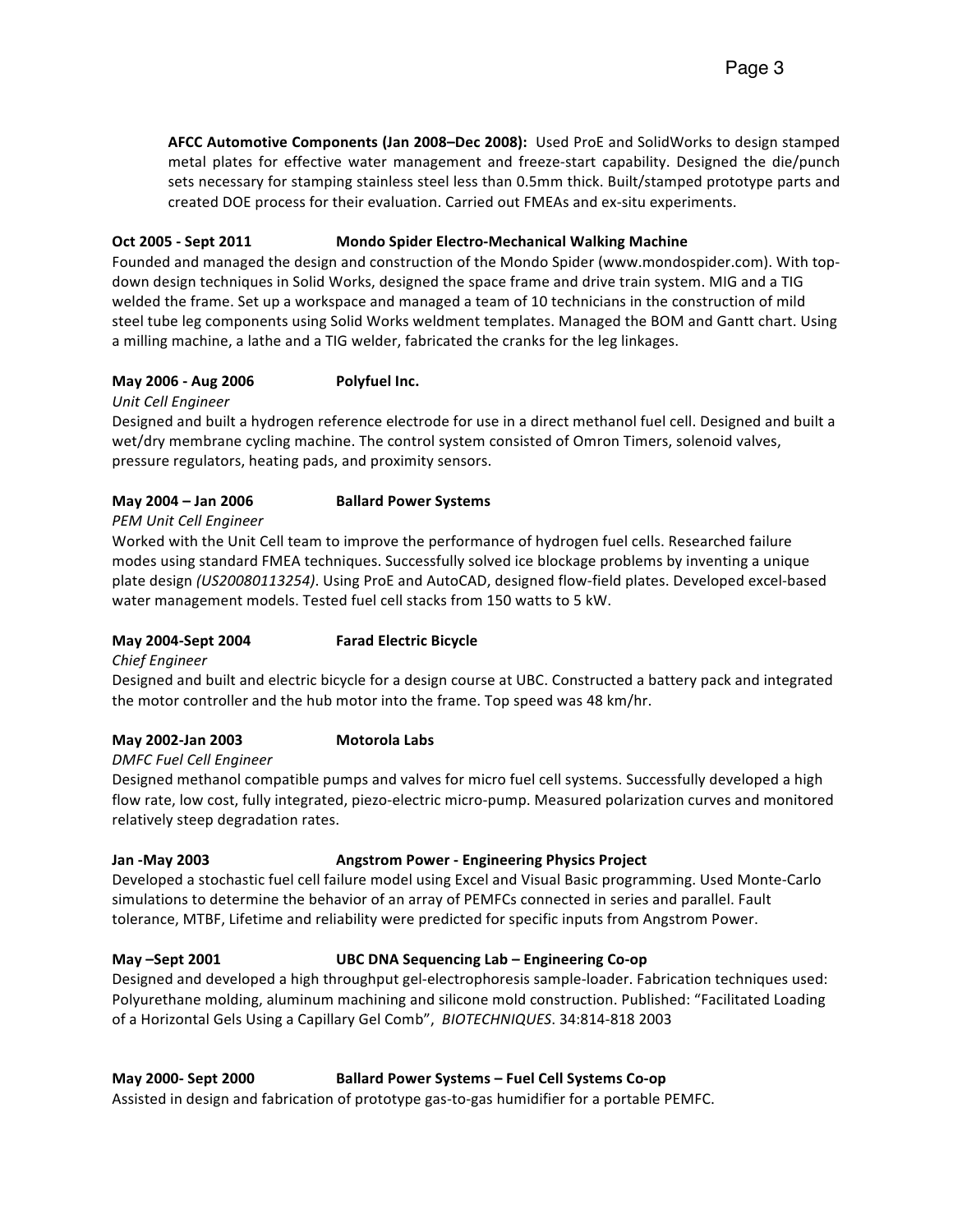Tested multiple iterations of humidifier prototypes. Designed and modified testing equipment for leak testing. Helped setup a facility for the manufacturing of the humidifiers.

#### **Jan – May 2000 Creo Products – Engineering Co-op**

Designed, and developed a silent contactless plate pick-up device. Awarded patent US6,601,888.

#### **June 1998- Aug 1999 UBC Solar Car Project**

Co-designed and built the first UBC Solar Car. Built the wheel fairings using fiberglass and foam. Built aeroshell with vacuum bagging techniques. Performed several lay-ups w/ Kevlar and carbon fiber. Led a team of engineering students to race the car in Washington DC.

# **PRACTICAL SKILLS**

- Soft skills: conflict resolution, negotiation, community building, recruitment, lead generation, deal closing, finding win-win solutions, motivating team members, training, public speaking, fluent in French
- Problem Solving: rapidly gaining a fundamental (first principles) understanding of a problem and systematically developing a wide range of solutions and technology road maps to optimize solutions
- CAD Software: SolidWorks/Simulation +API, AutoCAD, Rhino, and ProE
- *Shop Tools*: shopBot, lasercutters, Omax waterjet, milling, lathe, MIG/TIG welding, plasma cutting, oxyacetylene torch, Stamping, jigs, die-cutting, adhesives, two-part polymer casting, 3d printers
- *Composite*: Fiberglass Lay-up, Foams and Resins, Finishing
- *Lab*: Data-Acquisition, Oscilloscopes, LabView, Digital Multi-meters, Thermocouples, SEMs, Test stands, load banks, mass-flow controllers, and humidifiers
- *Electrical:* Sensors, servos, basic circuit design, wiring, debugging
- *Computer*: C++, Java, basics of Unity
- Analysis Skills: FMEA and DOE, trade-off studies, Excel-based Modeling

### **SELECTED PUBLICATIONS AND PATENTS**

US Pat. 6601888 - "Contactless Handling of Objects" - Christie, Delta, BC (CA), Creo Inc. Mar 19, 2001

US Pat. 9095766B1 – "Folding concealable skateboard" – L. Christie, Vancouver, BC, Canada, March 3, 2014

US Pat. 20080113254A1 – "Apparatus and method for managing fluids in a fuel cell stack" – L. Christie, Ballard Power Systems, Sept 7, 2006

US Pat. 10323035 - Passive Membrane Microvalves, Christie, Xie, Phoenix, AZ (US), Motorola, Dec 18, 2002

J. Thompson, T. Pugh, K. Guggenheimer, A. Safarpour, A. Christie, J. Pel, S. Chow, A. Marziali, "Facilitated Loading Of Horizontal Gels Using A Capillary Gel Comb", *BioTechniques*, 2003, 34:814-818 (PDF)